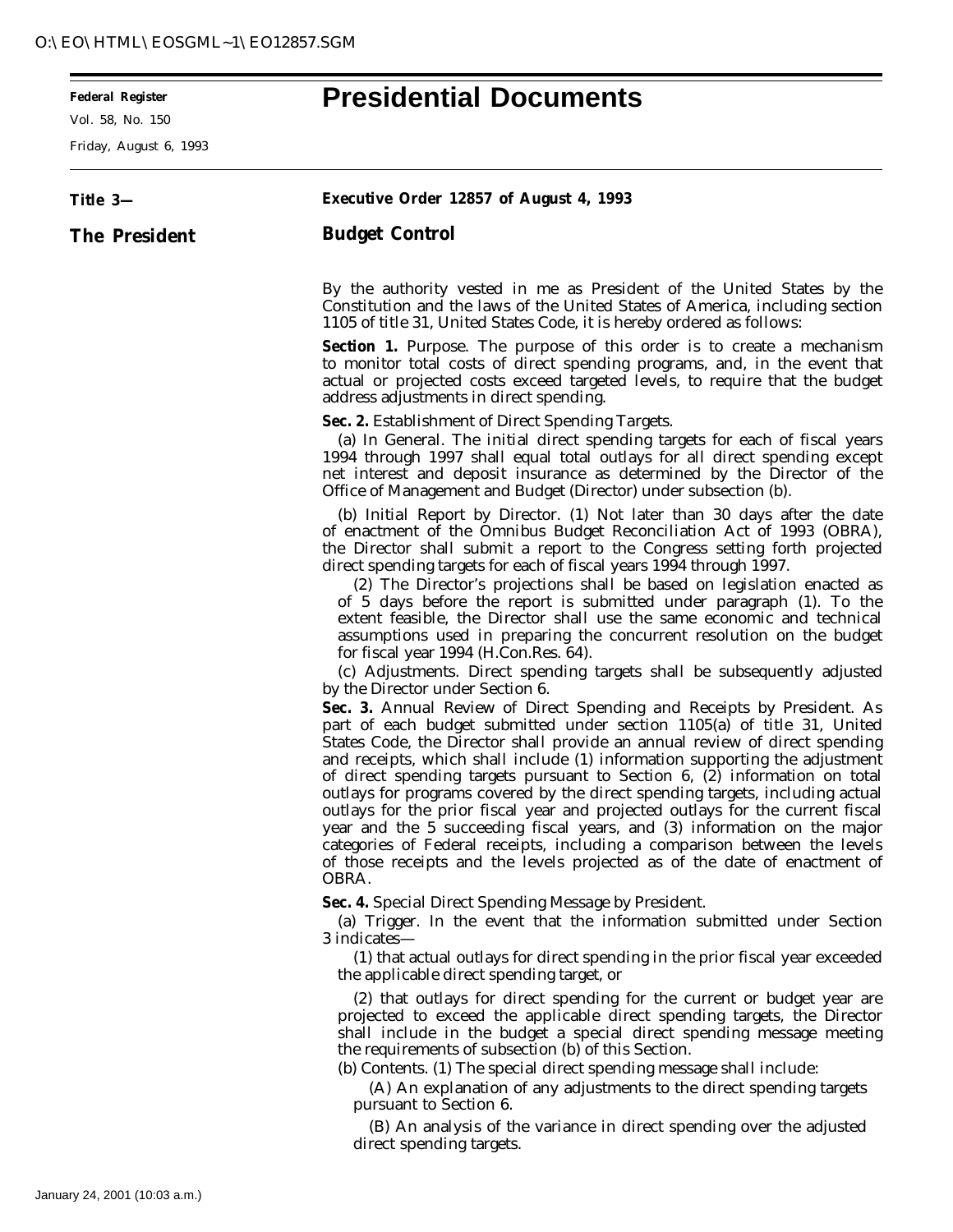(C) The President's recommendations for addressing the direct spending overages, if any, in the prior, current, or budget year.

(2) The recommendations may consist of any of the following:

(A) Proposed legislative changes to reduce outlays, increase revenues, or both, in order to recoup or eliminate the overage for the prior, current, and budget years in the current year, the budget year, and the 4 out-years.

(B) Proposed legislative changes to reduce outlays, increase revenues, or both, in order to recoup or eliminate part of the overage for the prior, current, and budget year in the current year, the budget year, and the 4 out-years, accompanied by a finding by the President that, because of economic conditions or for other specified reasons, only some of the overage should be recouped or eliminated by outlay reductions or revenue increases, or both.

(C) A proposal to make no legislative changes to recoup or eliminate any overage, accompanied by a finding by the President that, because of economic conditions or for other specified reasons, no legislative changes are warranted.

(3) Any proposed legislative change under paragraph (2) to reduce outlays may include reductions in direct spending or in the discretionary spending limits under section 601 of the Congressional Budget Act of 1974.

**Sec. 5.** *Proposed Special Direct Spending Resolution.* If the President recommends reductions consistent with subsection 4 (b)(2)(A) or (B), the special direct spending message shall include the text of a special direct spending resolution implementing the President's recommendations through reconciliation directives instructing the appropriate committees of the House of Representatives and Senate to determine and recommend changes in laws within their jurisdictions to reduce outlays or increase revenues by specified amounts. If the President recommends no reductions pursuant to Section 4 (b)(2)(C), the special direct spending message shall include the text of a special resolution concurring in the President's recommendation of no legislative action.

## **Sec 6.** *Adjustments to Direct Spending Targets.*

(a) *Required Annual Adjustments.* Prior to the submission of the President's budget for each of fiscal years 1995 through 1997, the Director shall adjust the direct spending targets in accordance with this Section. Any such adjustments shall be reflected in the targets used in the report under Section 3 and message (if any) under Section 4.

(b) *Adjustment for Increases in Beneficiaries.* (1) The Director shall adjust the direct spending targets for increases (if any) in actual or projected numbers of beneficiaries under direct spending programs for which the number of beneficiaries is a variable in determining costs.

(2) The adjustment shall be made by—

(A) computing, for each program under paragraph (1), the percentage change between (i) the annual average number of beneficiaries under that program (including actual numbers of beneficiaries for the prior fiscal year and projections for the budget and subsequent fiscal years) to be used in the President's budget with which the adjustments will be submitted, and (ii) the annual average number of beneficiaries used in the adjustments made by the Director in the previous year (or, in the case of adjustments made in 1994, the annual average number of beneficiaries used in the Director's initial report under Section 2(b));

(B) applying the percentages computed under subparagraph (A) to the projected levels of outlays for each program consistent with the direct spending targets in effect immediately prior to the adjustment; and

(C) adding the results of the calculations required by subparagraph (B) to the direct spending targets in effect immediately prior to the adjustment.